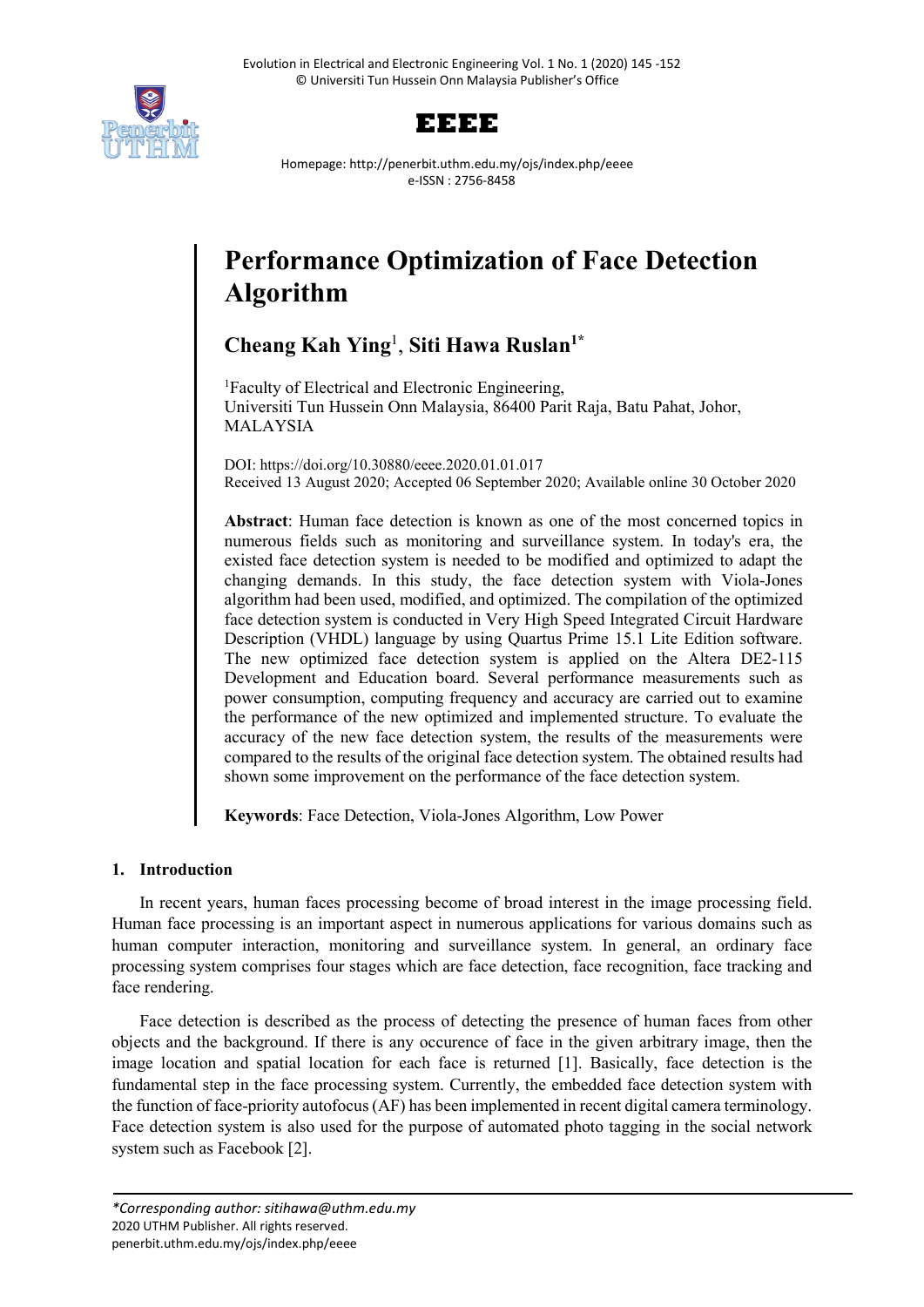Over the past few years, several face detection algorithms have been developed to determine the appearance of human faces in an image regardless the locations, numbers, sizes, and orientations. In this study, a face detection system is proposed by adapting Viola Jones face detecting algorithm [3] and the performance of the Viola Jones algorithm is optimized. Viola-Jones face detection algorithm is one of the best algorithms over the years [4]. By implementing this algorithm, a face detection system can be optimized, and thus improve its performance.

## 1.1 Problem statement and objectives

The development of computerized face detection system which equals the human capability is still a challenge today. This is because of the features of human faces are non-rigid in face alignment and have great differences in skin colour, texture, shape and size [5]. There are many challenges in the implementation of face detection algorithm that emulate the functionality of human eyes. Still, the performance of the automated face detection system unsurpassed the accuracy and rapidity of the human ability [6]. Majority of the current face detection system in the devices is run by using software [7]. The implemented algorithm may influence the performance of the face detection system where the complex algorithm can lead a better face detection performance. However, huge processing power is required when complex algorithm is implemented in the software on the conventional microprocessor. To overcome the problem stated, hardware implementation of face detection system on fieldprogrammable gate array (FPGA) is suggested where the compute-intensive algorithms can be designed through dedicated hardware cores and the other parts of the system can be operated in software through the embedded processor [8]. Hence, the objectives of this study are to reduce the power consumption of the implemented face detection system, and to implement an optimized face detection algorithm on FPGA.

### **2. Methodology**

This section describes the methods and process used to optimize the performance of the face detection algorithm. The hardware implementation of face detection algorithm on FPGA board along with the software implementation are described.

# 2.1 Hardware implementation

To evaluate the performance of the optimized face detection system, Altera DE2-115 Development and Education Board is used to implement the optimized face detection system to analyze the captured images from the OV7670 VGA camera module. A generic Video Graphics Array (VGA) monitor is used to display the face detection results. OV7670 VGA camera module is implemented to process 640 x 480 resolutions of captured images and transfer the output data in RGB565 format at 30 frames per second. Moreover, Altera DE2-115 Development and Education Board is selected as the platform because it offers a lower cost, and lower power. It equips huge supply of logic with 114,480 logic elements, 3888 Kbits of embedded memory and digital signal processor (DSP) capabilities [9]. The VGA monitor is used to display the results of the processing steps in the optimized face detection system in the size of 320 x 240 images.

Figure 1 illustrates the complete connection of the implemented face detection system. The optimized face detection system is compiled using Quartus Prime 15.1 Lite Edition software and programmed to the Altera DE2-115 board. Furthermore, the VGA monitor is connected to the DE2-115 board via VGA cable and the OV7670 camera module is connected to the DE2-115 board through the General Purpose Input/Output (GPIO) pins.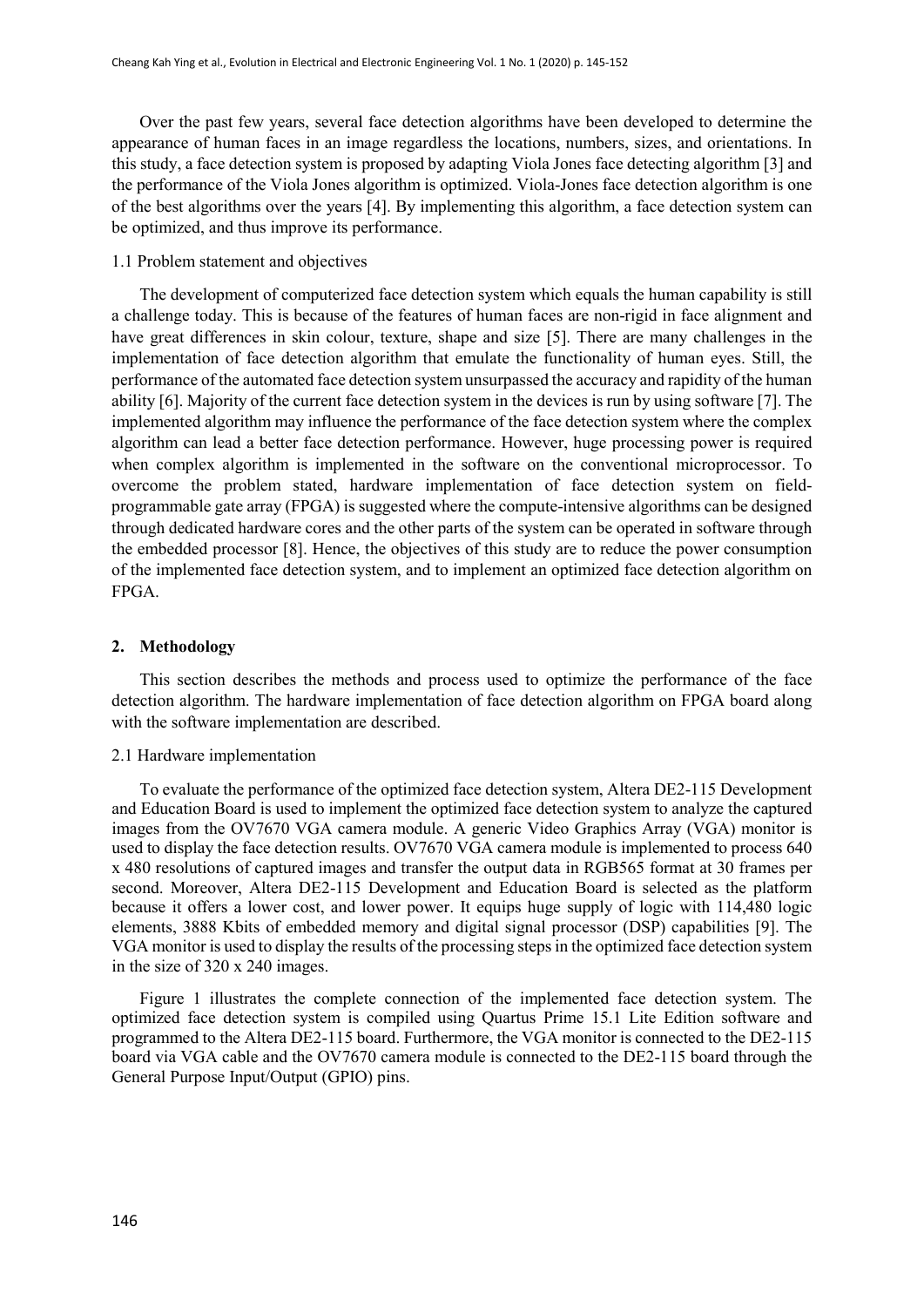

**Figure 1: Project hardware setup**

# 2.2 Software implementation

In this study, the source code of the FPGA based implementation of Viola-Jones algorithm from the researchers in [10] is applied and modified to optimize the efficiency. The results of the optimization on the source code is compared with the results of the original coding. In order to evaluate the performance of the face detection system, the real time captured images data from the OV7670 camera module is used to test the functionality of the code. The top-level design of this face detection system involves numerous parts which include top level control panel, camera drivers, images processing stages and result display. The top-level control is entitled to control all the components in the top-level design. In addition, the image processing stages consists of integral image generator, sub-window kernel and face box component. Figure 2 explains the structure of the top-level design.



**Figure 2: Top-level design**

In first step, the top-level control will allow the camera driver to capture new images and drive the captured images data into the image buffer. Next, the image buffer will pass the images data to the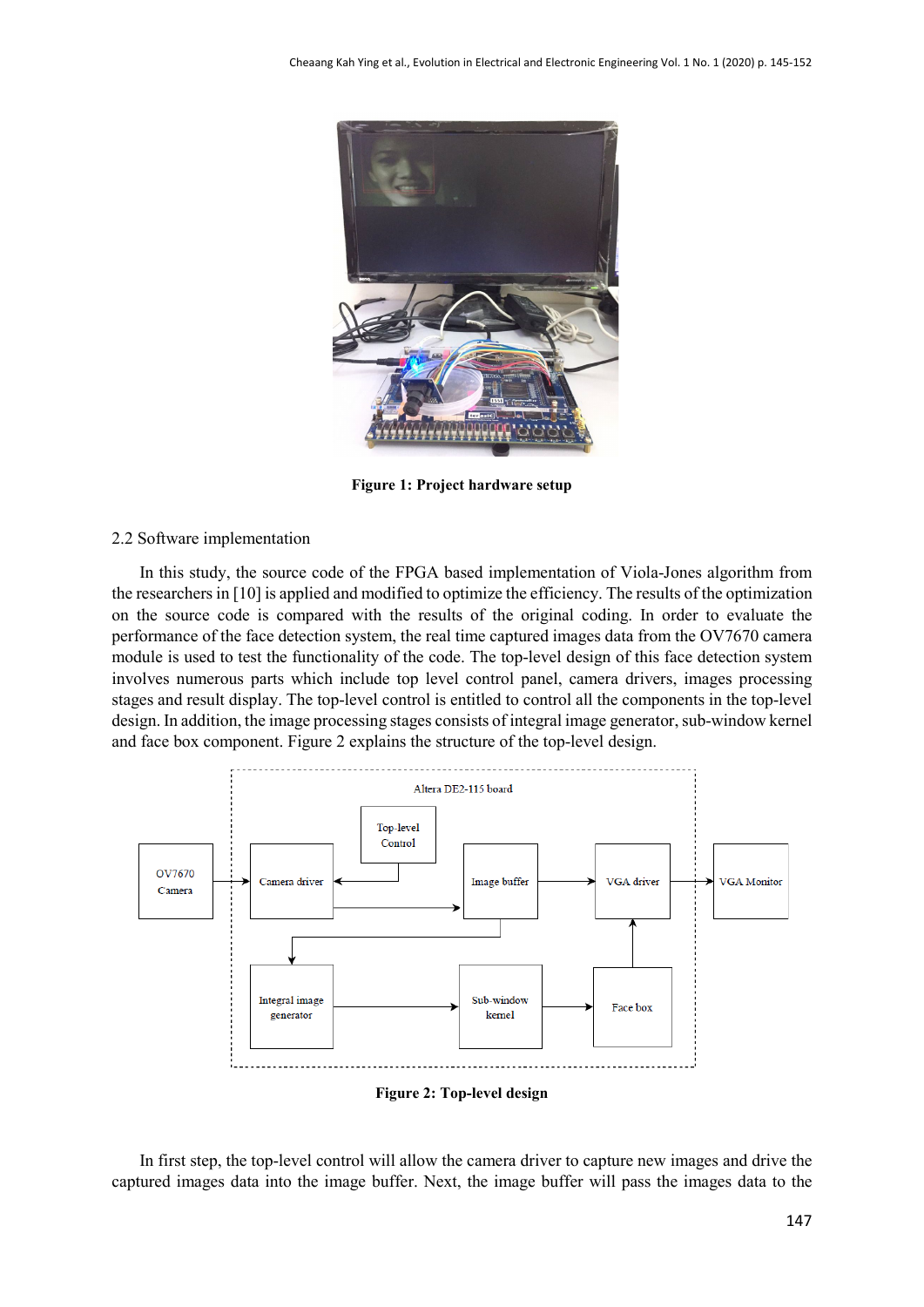image processing stages and display the captured images on the VGA monitor synchronously. In the image processing stage, the integral image generator will generate an integral image in the size of 39 x 59 pixels. Then, the generated integral images will be analyzed in 16 parallel sub-window kernels and scanned for the existed human faces in the images. Once the scanner completed the processing steps, the system will indicate the detected faces in the original captured image by using the red bounding box which is generated from face box component.

In order to create the integral images, the conversion of images data from 12 bits Red Green Blue (RGB) colour model to 8 bits grayscale is needed. In integral image generator, the accumulators and repetitive computation are implemented to generate the resultant integral image where the accumulator is developed to calculate the sum of the converted grayscale data at the latest location of  $(x,y)$ .

In the sub-window kernel, a number of 25 strong stages of the cascade classifier is implemented whereas the feature evaluation is conducted based on the accumulated values from the feature calculation in a sub-window with the size of 24 x 24 pixels. Yet, the values from feature evaluation will be compared with all 25 strong classification stages. When the compared values is less than thresholds, the sub-window will determine that no human face is detected. Throughout all the classification stages, the sub-window will determine that human face is detected without non-human faces.

Furthermore, face box is designed to store the results of the face detection and indicate the occurrence of human faces in the captured image frame. Based on the detection results, the face box will indicate the detected human faces by putting a red rectangular box around the faces. Figure 3 shows the functionality of the face box.



**Figure 3: Functionality of face box**

# 2.3 Optimization techniques

To improve the performance of the face detection system implemented in this study with the aim of enhancing the power efficiency and computing frequency of the system, modification had been done to the original face detection system without compromising the accuracy of the face detection. In order to reduce the power dissipation of the implemented face detection system, the cascade classification stages are reduced. In this study, the number of the strong classification stages is reduced from 25 to 23 whereas the number of the weak node counter is reduced from 2914 to 2900. The number of the weak node counter is relevant to the strong cascade classifier. By reducing the cascade classification stages, the total logic elements of the system will be reduced too.

Likewise, the decrease of the total number of logic elements will lead to the decline of the power consumption of the face detection system. The power consumption of the optimized face detection system will be measured by using the PowerPlay Power Analyzer tool in the Quartus Prime 15.1 Lite Edition software and compared with the power consumption of the original face detection system. Figure 4 illustrates the strong classification stages after reduction.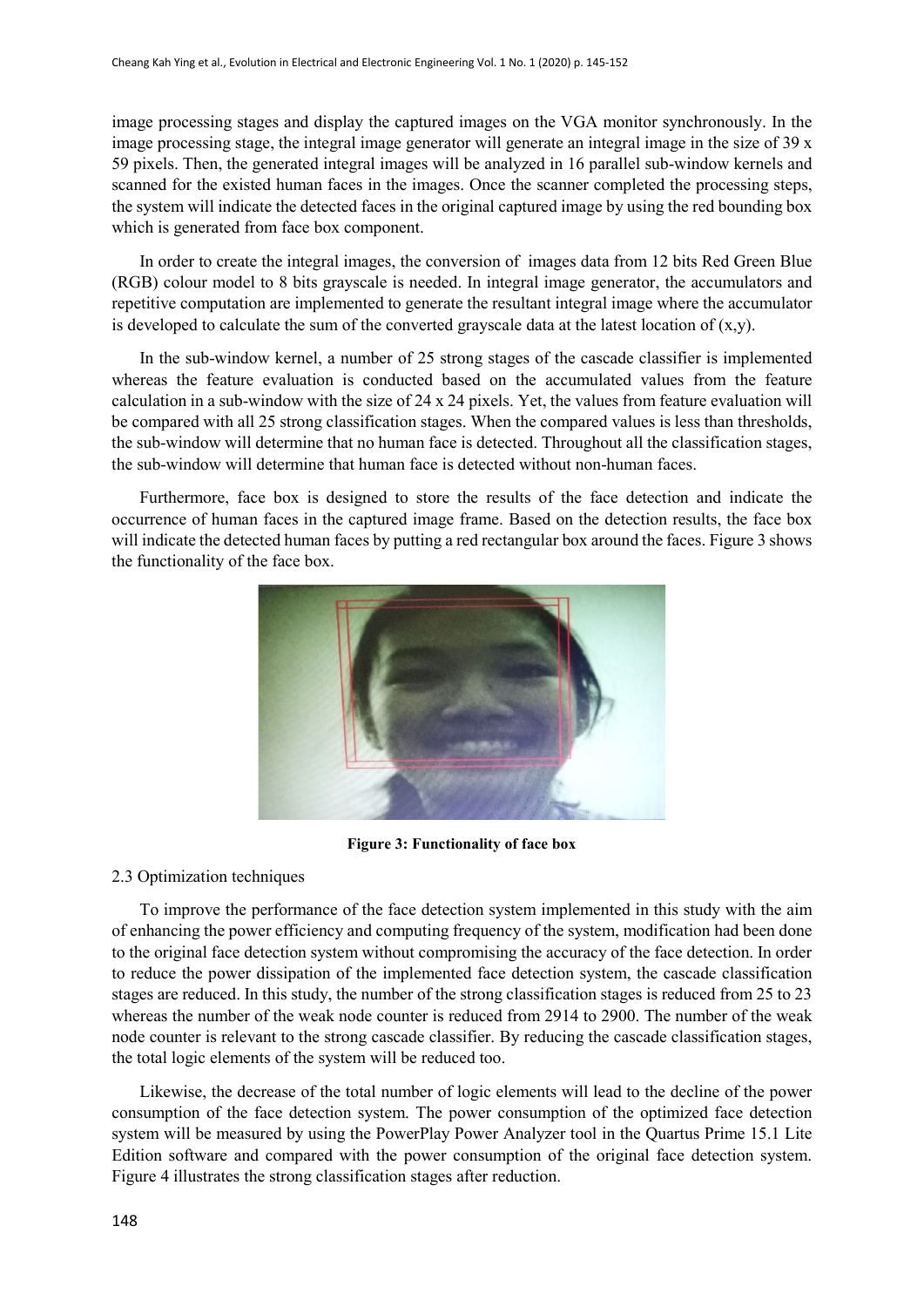

**Figure 4: Reduction on cascade strong classifier stages**

Besides, the optimization tools built in Quartus Prime are used to enhance the performance of the face detection system in the terms of power efficiency and the computing frequency. Firstly, the optimization mode in the Quartus Prime had been modified to power optimization mode which will minimize the power dissipation of the design through netlist optimizations. To improve the computing frequency of the face detection system, the advanced fitter settings is modified in Quartus Prime.

By changing the setting of "Logic Cell Insertion" to Auto, the performance of the design can be enhanced with a nominal compilation time increment. The fitters in design can be optimized to meet the maximum delay timing requirement as turning on the normal compilation for the "Optimize Timing" settings. The automatic insertion of pipeline for asynchronous signals is applied in order to improve the performance of the circuit which is useful for removal timing and failing recovery. By performing the optimization of physical synthesis on the combinational logic during fitting, the performance of the design can be improved.

#### **3. Results and Discussion**

This section will describe the results and analysis for the implementation of optimized face detection system. The performance of the optimized face detection system in terms of power consumption, computing frequency and accuracy will be discussed. After that, this section compares the performance of the original face detection system and the optimized face detection system.

# 3.1 Results

The compilation of the optimized face detection system is performed in Quartus Prime 15.1 Lite Edition software by using ASUS A550L with Intel Core i5 4200U 1.60GHz. The implementation of the optimized face detection system is carried out on the Altera DE2-115 development and education board.

To evaluate the power consumed by the optimized face detection system, PowerPlay Power Analyzer tool in the Quartus Prime 15.1 Lite Edition software is used. In the settings of the PowerPlay Power Analyzer tool, the junction and ambient temperatures are 25 °C by the default board. In addition, the toggle rate for the input I/O signal and the remaining signals are set to 50%. The measured results is compared with the results of the original face detection system.

|  |  | Table 1: Comparison table for the power consumption |
|--|--|-----------------------------------------------------|
|--|--|-----------------------------------------------------|

| Power dissipation   | Original system | Optimized system | Unit or Dimension |
|---------------------|-----------------|------------------|-------------------|
| Total thermal power | 2497.39         | 2417.00          | milliWatts (mW)   |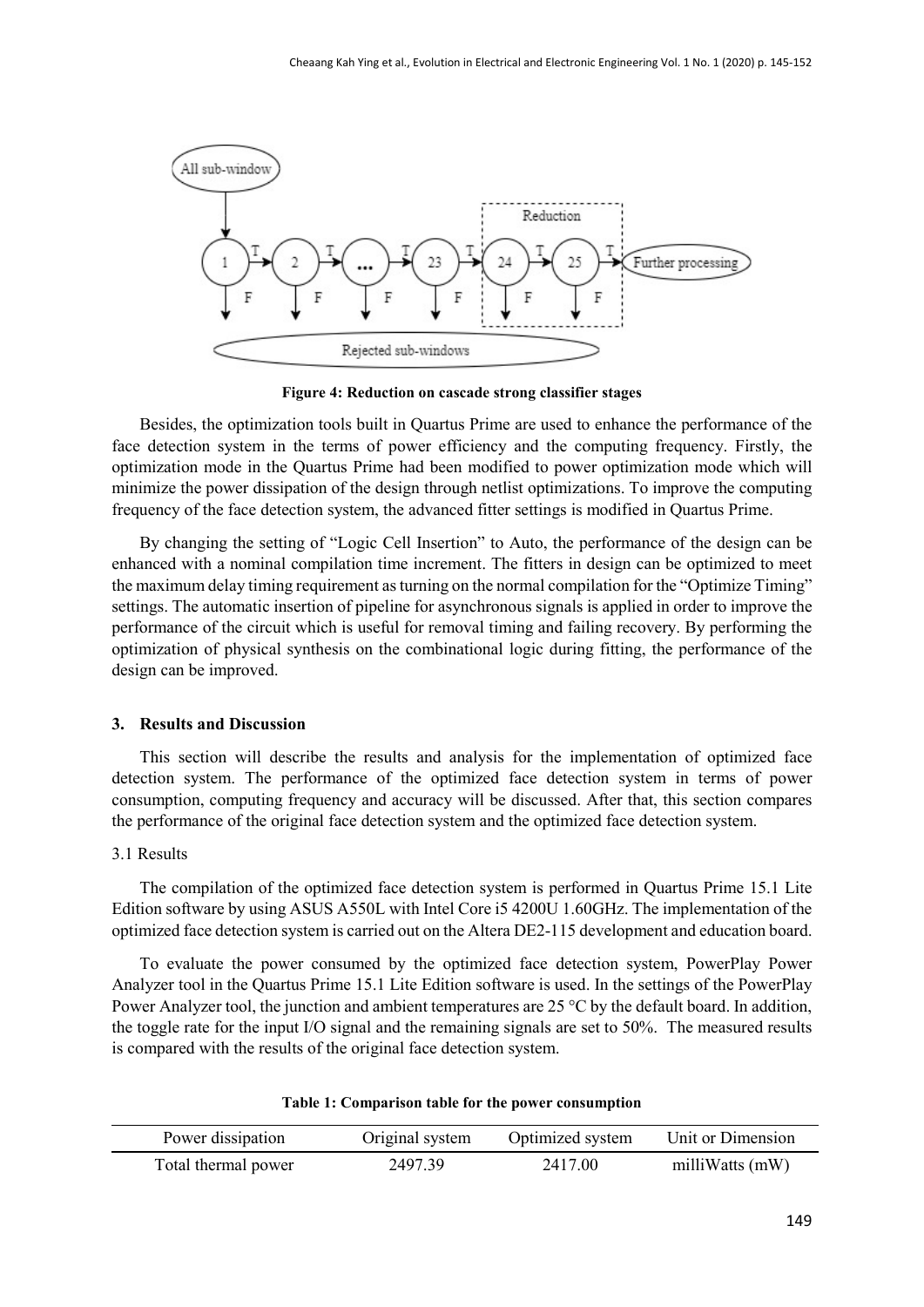| Core dynamic thermal power | 2300.88 | 2220.90 | milliWatts (mW) |
|----------------------------|---------|---------|-----------------|
| Core static thermal power  | 113.59  | 113.19  | milliWatts (mW) |
| I/O thermal power          | 82.92   | 82.92   | milliWatts (mW) |

Based on result tabulated in Table 1, the comparative analysis of the power consumption for the original face detection system and the optimized face detection system is shown. After implementing optimization, the power consumption of the face detection system is improved considerably. Through the implemented optimization techniques, the total thermal power dissipation has dropped by 3.22 %. Besides, the core dynamic thermal power dissipation decreased by 3.48 % and the core static thermal power declined by 0.35%. However, the value of the I/O thermal power dissipation remain constant after optimization.

To examine the computing frequency of the optimized face detection system, TimeQuest Timing Analyzer in the Quartus Prime 15.1 Lite Edition software is used. In this study, the maximum frequency of the top-level control and sub-window kernel will be focused. The timing analysis results is compared with the results of the original face detection system.

| Timing results     | Original system | Optimized system | Unit or Dimension |
|--------------------|-----------------|------------------|-------------------|
| Maximum frequency  | 42.17           | 44.82            | MegaHertz (MHz)   |
| Longest data delay | 23.71           | 22.31            | Nanosecond (ns)   |

**Table 2: Comparison table for the timing analysis**

Table 2 had shown the comparison of the timing analysis for the original face detection system and the optimized face detection system. Noticeably, the improvement of the timing performance of the face detection system is observed by implementing the optimization techniques. According to Table 2, the maximum frequency at the top-level control and sub-window kernel is increased by 6.28 %. Likewise, the longest data delay is determined with regard to the clock timing. The longest delay is noticed to have declined by 5.90 %.

In order to measure the functionality of the optimized face detection system, the accuracy of the detection results is analyzed. The accuracy testing is carried out on the hardware implementation where the optimized face detection system with Viola-Jones algorithm is implemented. During the accuracy testing, ten measurements are conducted by using ten different data samples as the input of the face detection. The accuracy testing is conducted under the same environment with the normal light exposure. The verification of the testing included the results of the number of detected human faces in the input images and the comparative analysis between the original coding and the modified coding.

Table 3 shows the analysis of the accuracy of the detection results for the original face detection system and the optimized face detection system. Significantly, the accuracy of the optimized face detection system did not affected by the reduction of the cascade classification stages. In addition, the detection results of the optimized face detection system for both data samples 8 and 10 are better than the detection results of the original face detection results.

| Data sample | Total number of faces | [Original system]        | [Optimized system]       |
|-------------|-----------------------|--------------------------|--------------------------|
|             |                       | Number of detected faces | Number of detected faces |
|             |                       |                          |                          |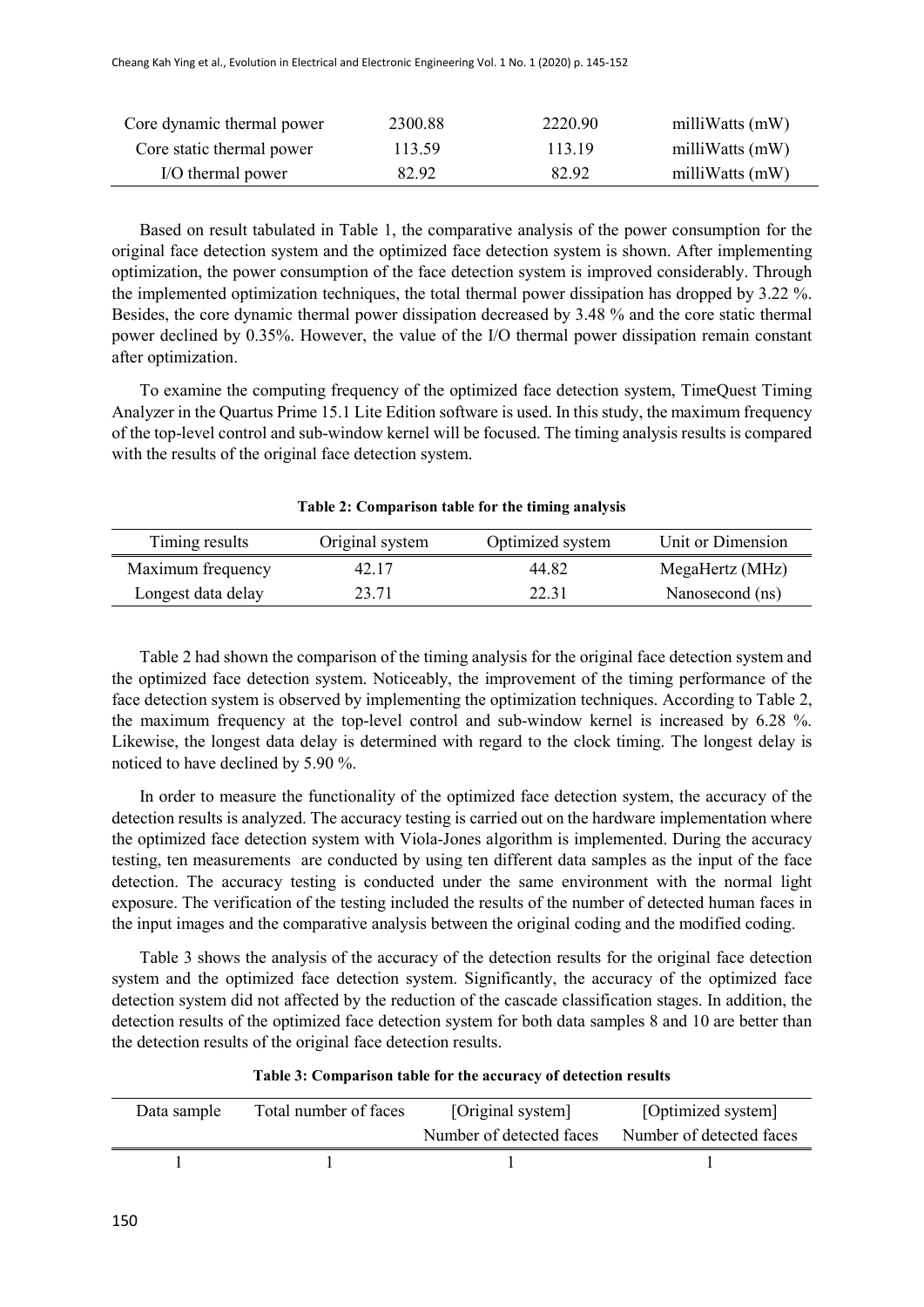| $\mathcal{D}_{\mathcal{A}}$ | ◠              | ◠             | $\mathcal{D}_{\mathcal{L}}$ |
|-----------------------------|----------------|---------------|-----------------------------|
| 3                           |                | $\mathbf{1}$  |                             |
| $\overline{4}$              | $\gamma$       | $\gamma$      | $\mathcal{D}$               |
| 5                           | $\overline{3}$ | 3             | 3                           |
| 6                           | 5              | 5             | 5                           |
| 7                           | 6              | 6             | 6                           |
| 8                           | 8              | $\mathcal{I}$ | 8                           |
| 9                           | 10             | 10            | 10                          |
| 10                          | 15             | 14            | 15                          |

#### 3.2 Discussions

The results for the power measurement had proven that the reduction of cascade stages helped to decrease the power consumption by decreasing the total combinational logic whereas the power optimization mode in Quartus Prime helped to reduce dynamic thermal power effectively. Yet, the unchanged I/O thermal power dissipation might be due to the unmodified number of input and output in this face detection system. Moreover, the results of the timing analysis had proven the enhancement of computing frequency in this optimized face detection system. A significant improvement is achieved by the fitters optimization which helped the design to meet the maximum delay timing. Additionally, the accuracy of detection results show the enhancement where the reduction of cascade classifier stages helped to increase the rate of the true positive for the face detection. However, the occurrence of false positive is observed which is might be due to the limitation of the OV7670 camera module. The capture resolution of OV7670 is affected by the intensity of light in the surroundings. Therefore, the performance of the face detection system is relying on the functionality of the camera and also the light level of the environment.

### **4. Conclusion**

In conclusion, the performance optimization is implemented successfully on the original face detection system with the Viola-Jones algorithm. The improvement for the performance of the face detection system is achieved by applying several optimization techniques. The results of the modified face detection system have been obtained and verified by comparing with results of the original face detection system. In the software implementation, the results obtained show the enhancement for the performance of the optimized face detection system which is in terms of power consumption and the computing frequency. The optimized face detection system is implemented on Altera DE2-115 Development and Education board efficiently. The accuracy of the optimized face detection system is proven by the results of the hardware implementation. In order to enhance further the performance of the system, the implementation of pipelining is suggested to be carried out in future work. Likewise, the simplification and modification of the coding for the face detection system is recommended for the future development. Nevertheless, the hardware implementation of the face detection system can be enhanced by using a better resolutions camera.

#### **Acknowledgement**

The authors would like to sincerely appreciate the facility used in this study Faculty of Electrical and Electronic Engineering, Universiti Tun Hussein Onn Malaysia.